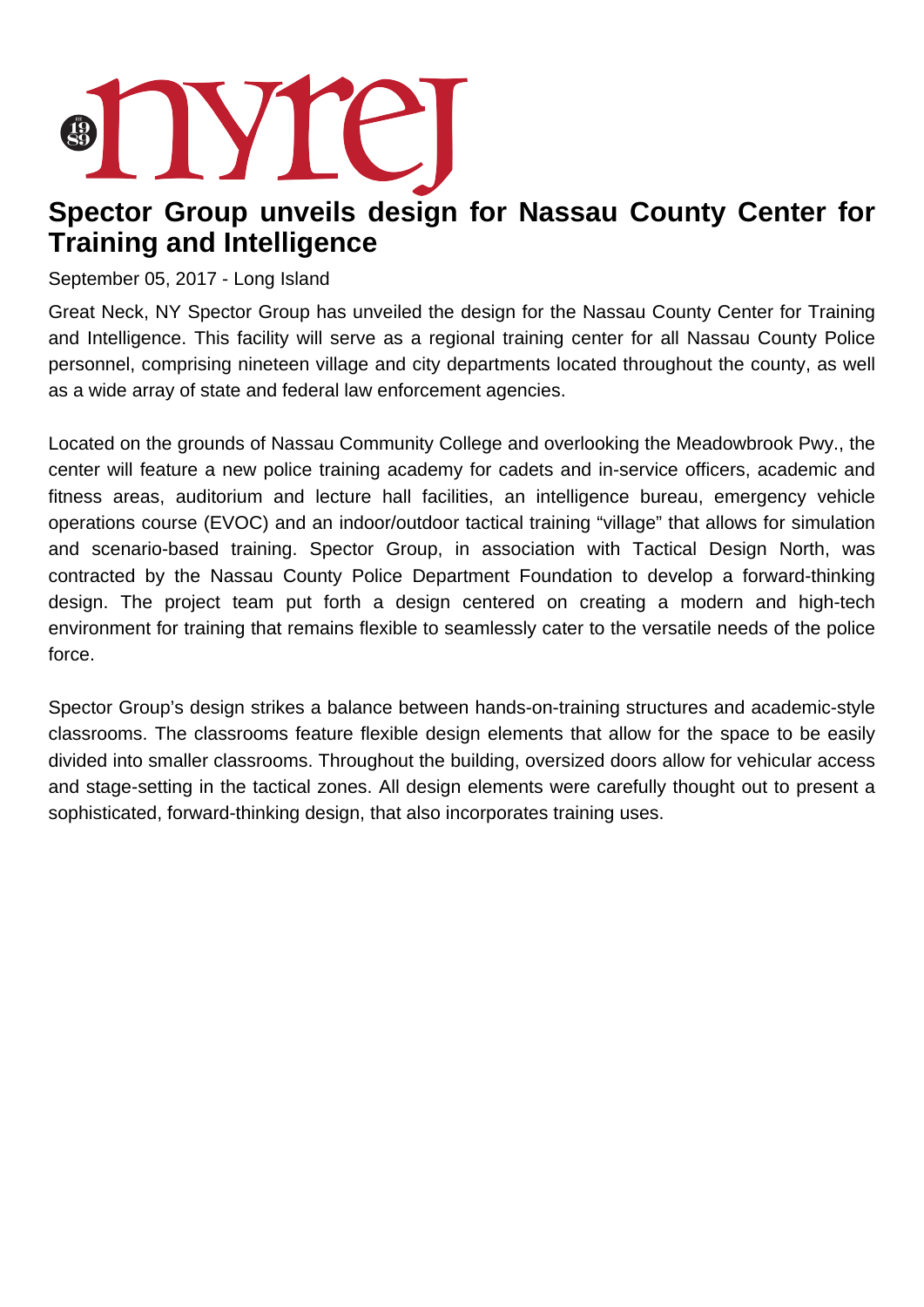"Creating a collaborative and functional training space that would stand the test of time was our chief inspiration for the new training center design," said Marc Spector AIA, principal of Spector Group. "This design is versatile and all elements can be utilized for training, as well as for other purposes. This cutting-edge facility will be a leading institution in the police force and will support the Nassau County Police force's ability to continue to grow as one of the leading law enforcement bureaus."

Highly visible from the Meadowbrook Parkway, it was imperative that the structure yield a strong and powerful message. The façade, featuring a combination of white panels and windows, presents and elegant sophistication evocative of an academic institution. Large slabs of pre-cast concrete featuring "NCPD" and the Nassau County Police Department shield, which will be lit up at night, designate this a constant beacon of law enforcement.

"With this new state-of-the-art facility, we move police training from outdated facilities to a modern venue that will continue to advance our intelligence-led policing models; keeping Nassau County one of the safest suburban counties in the nation," said acting police commissioner Pat Ryder.

Spector said, "This forward-thinking facility brings together top-tier design and functionality to create a collaborative and educational environment that will continue to propel the Nassau County Police Department forward as one of the premier forces in the country. The Nassau County Police are leading the way for law enforcement by understanding the need for a modern, fully-functional facility that will provide a thorough educational experience in both an academic and experiential environment."